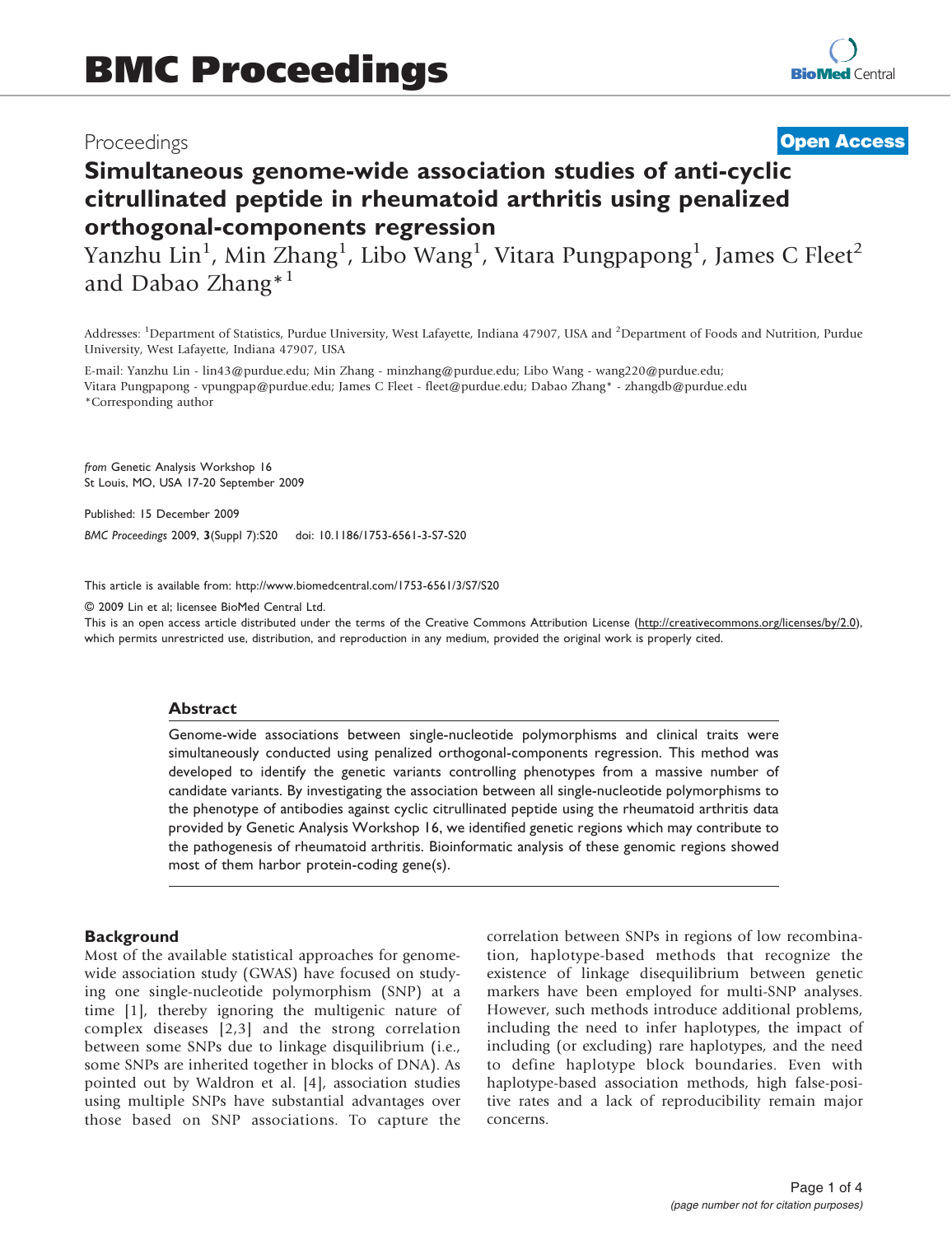Because hopes remain high for the value of GWAS, other approaches need to be pursued that account for the correlation structure among SNPs. Here we have developed a method for GWAS that incorporates regression of a phenotype simultaneously on all available SNPs, i.e., considering a multiple linear regression,

$$
Y = \mu + \sum_{j=1}^{p} \beta_j X_j + \varepsilon,\tag{1}
$$

where Y is the phenotypic value,  $X_i$  counts one of the two alleles at the j<sup>th</sup> SNP, and  $\beta_j$  is the additive effect of that allele  $j-1$ , the account for the issues raised by large allele,  $j = 1, \ldots, p$ . To account for the issues raised by large p, such as lack of independence between SNPs due to linkage disequilibrium, we will conduct the GWAS using the penalized orthogonal-components regression (POCRE) [\[5\]](#page-3-0). POCRE offers a fast and efficient way to identify significant SNPs simultaneously from a large number of candidates.

#### Methods

GWAS usually entails the collection of a massive amount of SNPs (i.e., large  $p$ ) for only a small number of biological individuals (i.e., small n). Therefore, identifying the few genetic variants underlying disease risk is equivalent to the task of finding "a very few needles in a haystack", and poses a challenging statistical issue. Zhang et al. [[5](#page-3-0)] recently described the POCRE approach, which sequentially constructs sparsely loaded orthogonal components with proper regularization. They demonstrate this approach works well when fitting regression models with  $n \ll p$  data.

Let Y be an *n*-dimensional column phenotype vector, and X be an  $n \times p$  genotype matrix, where *n* and *p* are the number of individuals and number of SNPs, respectively. Further assume both Y and X are centralized, and accordingly assume  $\mu = 0$  in Eq. (1). POCRE sequentially constructs orthogonal components  $\tilde{\mathbf{X}}_1 \omega_1, \tilde{\mathbf{X}}_2 \omega_2, \cdots$ , where  $\tilde{\mathbf{X}}_1 = \mathbf{X}$  and  $\tilde{\mathbf{X}}_k$ ,  $k \geq 2$  is iteratively built to be orthogonal to  $\{X_1 \omega_1, \ldots, X_{k-1} \omega_{k-1}\}\.$  The loading  $\omega_{\kappa}, k \geq 1$ , is obtained as  $\gamma/||\gamma||$ , which minimizes

$$
-2\gamma^T \tilde{\mathbf{X}}_k^T \mathbf{Y} \mathbf{Y}^T \tilde{\mathbf{X}}_k \alpha + ||\gamma||^2 + g_\lambda(\gamma), \text{ subject to } ||\alpha|| = 1,
$$
\n(2)

where  $g_{\lambda}(\gamma)$  is a penalty function defined by a proper regularization on  $\gamma$  with tuning parameter  $\lambda$ .

When  $g_{\lambda}(\gamma) = 0$ , the optimal  $\gamma$  solving Eq. (2) is proportional to the leading eigenvector of  $\tilde{\mathbf{X}}_k^T \mathbf{Y} \mathbf{Y}^T \tilde{\mathbf{X}}_k$ . Zhang et al. [\[5\]](#page-3-0) employed empirical Bayes thresholding methods proposed by Johnstone and Silverman [\[6\]](#page-3-0) to introduce proper penalty  $g_{\lambda}(\gamma)$ . Such penalty benefits

estimating covariance between phenotype and genotypes, and provides adaptively sparse loadings of orthogonal components. The empirical Bayes implementation is also computationally efficient. The tuning parameter  $\lambda$  also accounts for possible dependence structure among different SNPs, and 10-fold crossvalidation was employed to elicit its optimal values ranging from 0.8 to 1, i.e., considering candidate values  $\lambda \in \{0.8, 0.82, 0.84, 0.86, 0.88, 0.9, 0.92, 0.94, 0.96,$  $0.98, 1$ .

The sequential construction of the orthogonal components stops when the optimal  $\gamma$  solving Eq. (2) is zero, which implies  $\tilde{\mathbf{x}}$  is hardly correlated to **Y** Then, regressing Y on the orthogonal components, i.e.,  $\tilde{\mathbf{X}}_1 \omega_1, \tilde{\mathbf{X}}_2 \omega_2, \cdots$ , provides an estimate of  $\beta_1, \dots, \beta_p$  in Eq. (1). Because nonzero loadings in  $\omega_{i}$ , j = 1,2,..., are sparse, most of estimated  $\beta_1$ ,...,  $\beta_p$  are therefore zero, reflecting the fact that most SNPs are insignificantly associated or are even completely uncorrelated to the phenotype of interest.

#### Results

Using our novel method (POCRE), the rheumatoid arthritis data from Genetic Analysis Workshop 16 were investigated for associations between SNPs and a serum biomarker for rheumatoid arthritis, i.e., antibodies anticyclic citrullinated peptide (anti-CCP). In this dataset, only 867 samples were positive for anti-CCP. The data set was preprocessed with the computer program PLINK [[7](#page-3-0)] to control data quality, and with the computer program EIGENSTRAT [[8](#page-3-0)] to control potential population structures. After preprocessing there were 490,613 SNPs remaining for the GWAS. POCRE was applied individually to each chromosome for the simultaneous association of the SNPs in that chromosome with the anti-CCP phenotype. The effects of the 10 principal components constructed by EIGENSTRAT were considered as covariates for the POCRE. Nonzero effects of SNPs were reported on seven chromosomes where the positive  $\hat{\beta}$  indicates that the minor allele will increase the level of anti-CCP ([Table 1\)](#page-2-0).

Of the 12 SNPs identified to be associated with anti-CCP level, 5 SNPs are from chromosome 6, 2 SNPs from chromosome 12, and 1 SNP each is from chromosomes 7, 11, 13, 17, and 21, respectively. The location of each significant SNP was mapped to the human genome using the Ensembl database<http://www.ensembl.org>. Based on this analysis, eight of the SNPs were found to reside in seven genes ([Table 1\)](#page-2-0). For the other four SNPs, the nearest neighboring genes are listed in the table. None of these genes we identified have previously been linked to rheumatoid arthritis, but several of them encode proteins whose biological roles may be involved in the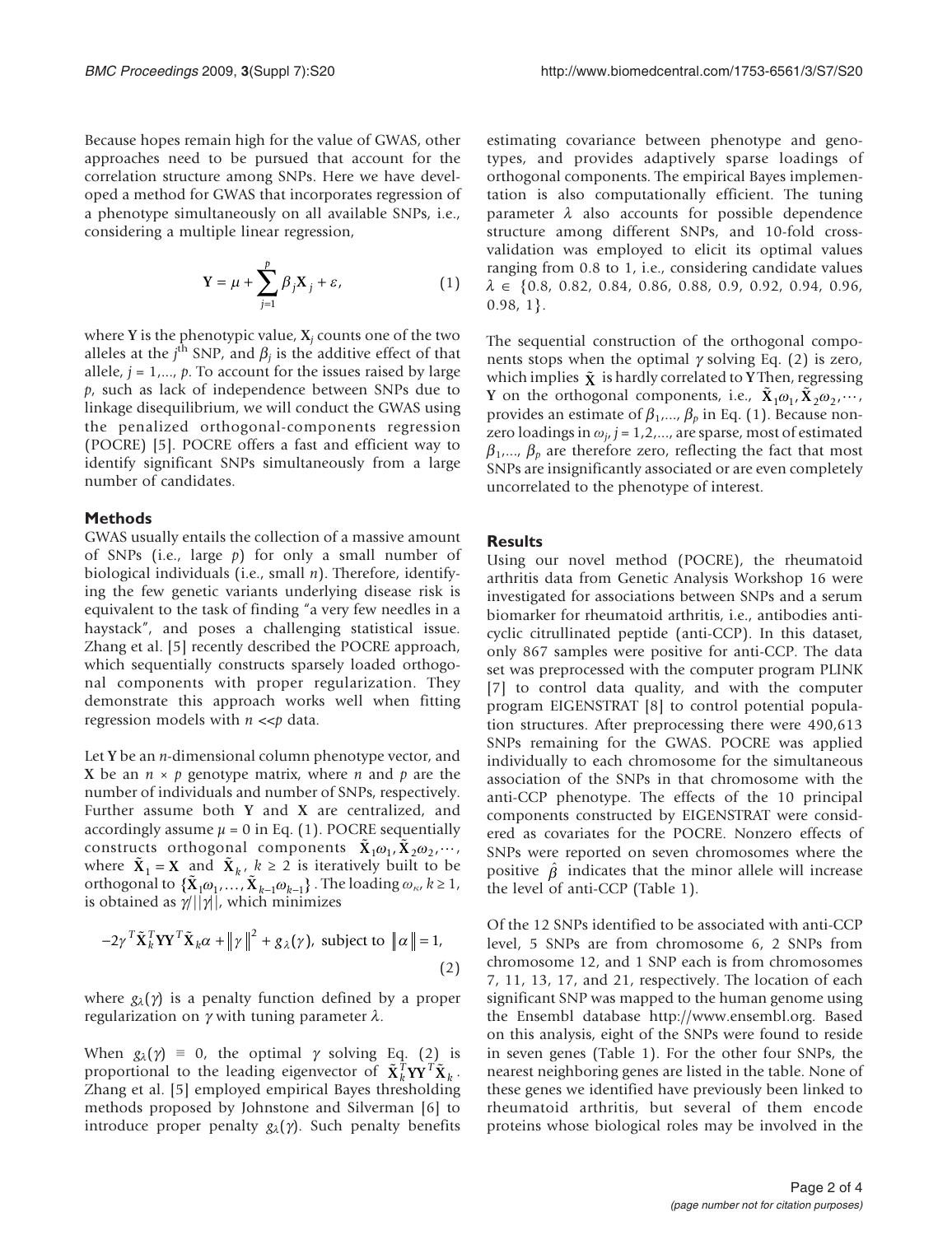| <b>SNP</b> | $\hat{\beta}$ | Chromosome        | <b>SNP</b> Location (bp) | Gene                      | <b>Gene Location (bp)</b>     |
|------------|---------------|-------------------|--------------------------|---------------------------|-------------------------------|
| rs233492   | 149.7514      | 6 <sub>p</sub> 23 | 14,910,666               | $ ARID2^a $               | 14.754.745-14.754.848         |
| rs17068819 | 109.0095      | 6q21              | 108,246,263              | SCML4                     | 108.130.060-108.252.214       |
| rs922898   | 56.7294       | 6q25.1            | 149.155.750              | UST                       | 149, 110, 165 - 149, 439, 818 |
| rs6929401  | 83.7685       | 6q25.1            | 149.158.549              | <b>UST</b>                | 149.110.165-149.439.818       |
| rs17087579 | 187.2452      | 6q25.1            | 149.886.810              | PPIL <sub>4</sub>         | 149.867.324-149.908.864       |
| rs11760836 | 358.7046      | 7p21.2            | 14,903,193               | <b>DGKB</b>               | 14.151.199-14.909.359         |
| rs11029744 | 300.2939      | $I$ $Ip$ $I4.2$   | 26,909,033               | AC016450.10               | 26.972.204-26.975.206         |
| rs10861038 | 63.7626       | l 2q23.3          | 102.455.524              | STAB2 <sup>a</sup>        | 102.505.181-102.684.635       |
| rs10507167 | 117.5381      | 12a23.3           | 102.490.212              | STAB2 <sup>a</sup>        | 102.505.181-102.684.635       |
| rs17055893 | 265.3688      | 3q13.3            | 36,961,628               | <b>POSTN</b> <sup>a</sup> | 37.034.779-37.070.874         |
| rs2322047  | 324.3976      | 17p12             | 11.556.512               | DNAH <sub>9</sub>         | 11.442.473-11.813.856         |
| rs9305833  | 102.7568      | $2 q2 $ .         | 18,238,917               | <b>CHODL</b>              | 18, 195, 451 - 18, 561, 561   |

<span id="page-2-0"></span>Table 1: SNPs identified with nonzero coefficients in Eq. (1)

<sup>a</sup>SNP does not reside in any gene. The nearest gene is shown.

pathogenesis of this disease. For example, two SNPs (rs922898, rs6929401) that reside in the uronyl-2 sulfotransferase (UST) gene were identified by our method. UST is involved in the chondroitin 3 sulfate and glycan structure biosynthesis pathways and could contribute to optimal cartilage development or repair. PPIL4 is a member of cyclophilin family, a group of proteins crucial for protein folding and immunosuppression by cyclosporin A (CsA) [\[9\]](#page-3-0). Polymorphisms in this gene may influence development of inflammation during rheumatoid arthritis or the response of individuals with rheumatoid arthritis to treatment. DGKB encodes diacylglycerol kinase and participates in intracellular signalling processes via several pathways including the protein kinase C pathway [[10\]](#page-3-0). Alteration in intracellular signalling could negatively influence inflammatory processes. Finally, CHODL encodes a type I transmembrane protein including a single carbohydrate recognition domain for the C-type lectins that can worsen inflammation [[11\]](#page-3-0).

## **Discussion**

In addition to its diagnostic value for the general risk of rheumatoid arthritis, a high anti-CCP level is associated with a high risk of developing joint damage during the disease. As a result, an anti-CCP-test has been employed to monitor the progression of the disease. With our novel approach for GWAS, we identified several candidate SNPs associated with the level of anti-CCP in rheumatoid arthritis patients. Among the candidate genes identified, only PPIL4 is functionally related to the immune system. Further investigation will be necessary to define the potential roles that the other gene products play in rheumatoid arthritis. Due to the small sample size available for this study (867) and the large total number of SNPs measured (490,613), we expect some of the associations we identified to constitute false positives. Determining false detection rates will require development of additional procedures.

## Conclusion

Our analyses using the newly developed method POCRE indicate that the genomic region 6q25.1 may harbor genes associated with anti-CCP level in rheumatoid arthritis patients. Further investigation is necessary to confirm this observation.

### List of abbreviations used

anti-CCP: Anti-cyclic citrullinated peptide; GWAS: Genome-wide association study; POCRE: Penalized orthogonal-components regression; SNP: Single-nucleotide polymorphism.

## Authors' contributions

YL and MZ designed the study, and YL performed the statistical analysis. MZ and DZ both conceived the study, and drafted the manuscript. LW and VP participated in the design of the study and preprocessing of the data. JCF participated in interpreting the statistical analysis results, reviewing and editing the manuscript. All authors read and approved the final manuscript.

### Acknowledgements

The Genetic Analysis Workshops are supported by NIH grant R01 GM031575 from the National Institute of General Medical Sciences. Support from the CCE project at the Oncological Sciences Center of Purdue University is gratefully acknowledged. This research was also partially supported by NSF grant IIS 0844945 to DZ, Purdue Research Foundation grant to MZ, and Purdue Discovery Park seed grant to MZ and DZ.

This article has been published as part of BMC Proceedings Volume 3 Supplement 7, 2009: Genetic Analysis Workshop 16. The full contents of the supplement are available online at [http://www.biomedcentral.com/](http://www.biomedcentral.com/1753-6561/3?issue=S7) [1753-6561/3?issue=S7](http://www.biomedcentral.com/1753-6561/3?issue=S7).

# **References**<br>1. Balding DI:

- Balding DJ: [A tutorial on statistical methods for population](http://www.ncbi.nlm.nih.gov/pubmed/16983374?dopt=Abstract) [association studies.](http://www.ncbi.nlm.nih.gov/pubmed/16983374?dopt=Abstract) Nat Rev Genet 2006, 7:781–791.
- 2. Pritchard JK and Rosenberg NA: [Use of unlinked genetic](http://www.ncbi.nlm.nih.gov/pubmed/10364535?dopt=Abstract) [markers to detect population stratification in association](http://www.ncbi.nlm.nih.gov/pubmed/10364535?dopt=Abstract) [studies.](http://www.ncbi.nlm.nih.gov/pubmed/10364535?dopt=Abstract) Am J Hum Genet 1999, 65:220–228.